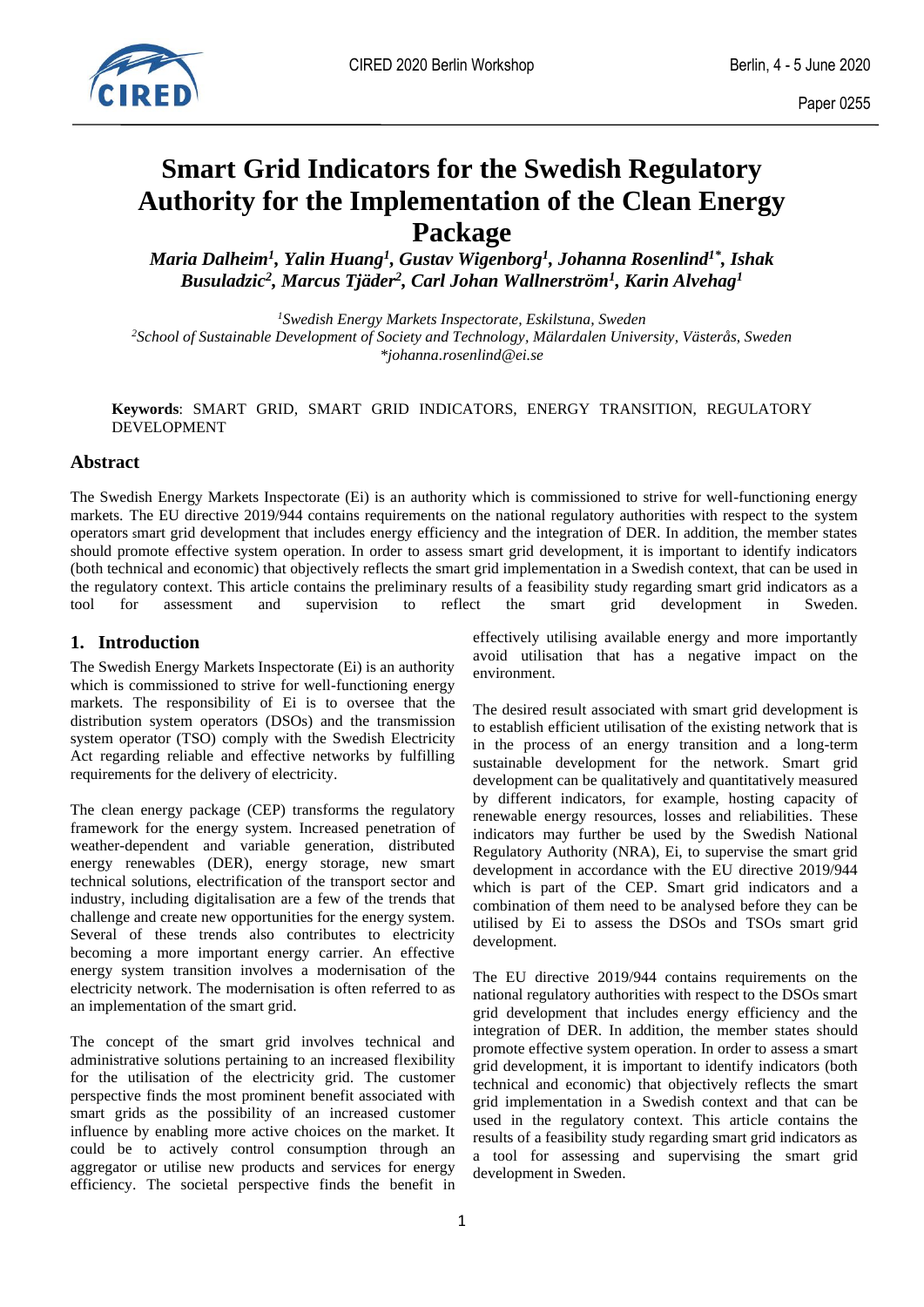## **2. Other relevant legislations and data already collected today by the Swedish NRA**

Ei determines a revenue cap for each DSO (~170 different) and for the TSO. The revenue cap is adjusted based on e.g. the continuity of supply (CoS) and the performance regarding efficient grid utilisation. The Swedish power system and its regulations are described more in e.g. [\[1\]](#page-3-0) and [\[2\].](#page-3-1)

Ei already collects a lot of data. A part of the project is hence to evaluate which of this data that can be used as it is or within the calculation of smart grid parameters. The data collected are primarily used for the revenue cap regulation and to monitoring the compliance with regulations. All DSOs annually report over 30 different data parameters for each customer (gives more than 165 million data items per year). This collection includes e.g. customer category, annual energy consumption and production, voltage level and a large amount of outage categories. Besides all data on a customer level, the DSOs and the TSO annually report a lot of economic and technical data to Ei on an aggregated level (e.g. energy consumption, production, losses, length of different feeder categories and different expenditure categories). Furthermore, each four year, there are additional data collected related to the revenue cap regulation regarding; for example, component information (age and categories).

Besides the revenue cap regulation, there are a lot of other legislations related to power systems that can be of interest to consider within the project. One example are functional requirements for smart meters. The minimum smart meter requirements should be implemented by 1 January 2025 by the DSOs. One of the requirements is that the smart meter should be able to save the active energy in both directions every hour and be able to convert to every fifteen minutes for more information see [\[3\].](#page-3-2)

# **3. Overall objective for the smart grid development**

The overall objective of the smart grid implementation is aimed towards: energy efficiency, integration of energy generation from renewable sources and resiliency. This paragraph explains each part and puts it into a Swedish context.

### *3.1. Energy transition – integration of renewable energy sources*

The integration of renewable energy sources (RES) is one of the initiatives to reach EUs transition to a climate neutral society in 2050. Sweden has set ambitious climate action goals. One of the Swedish energy- and climate goals is that:

• Electricity production in the year of 2040 should be 100 percent renewable.

The goal implies that Sweden in 2040 no longer uses fossil fuels (e.g. coal, oil and natural gas) for electricity production [\[4\].](#page-3-3) To reach the goal, the electricity grid needs to integrate a large amount of RESs, such as hydro power, wind power, solar power and bioenergy. In 2018, the share of renewable energy was 54,6 % of the total energy consumption [\[5\].](#page-3-4) Facilities such as larger hydro power plants are often connected to the transmission grid, while distributed generation, e.g. small-scale solar power, is often connected to the regional or local distribution grid (the different voltage levels are described in [\[1\]\)](#page-3-0). Therefore, not only the transmission grid, but also regional and local distribution grids should gear up for the transition.

RESs increases variability in electricity production. In order to facilitate this integration, network operation needs to adapt to this new generation profile. Wind power curtailment or activation of flexibility services could be considered as measures to accommodate more renewable energy.

Another energy and climate goal in Sweden is to rapidly reduce CO<sub>2</sub> emissions:

- Net zero emission should be 85 % lower, at the latest by 2045, than 1990, 85 % of the reduction should be in Sweden
- The emission level in 2030 should be 63 % lower than 1990
- Emissions from the transportation sector in 2030, including domestic flights, should be 70 % lower than 2010

These goals will lead to an increased amount of electric vehicles (EVs). In 2018 the number of EVs increased with 52 % in Sweden. In a smart grid context, these EVs will be used to accommodate more renewable energy by charging while the electricity price is low and discharging to the grid when the electricity price is high.

On a future electricity market with more variable electricity production, along with an increased focus on electrification, it is important to utilise all flexibility resources in the electricity grid, e.g. flexible production, storage and demand response. Increased flexibility in the grid will involve:

- Reliable data available to all market actors regarding for instance available demand response and renewable energy production.
- The existence of well-functioning flexibility markets with well-established market conditions.
- Correct pricing signals that reaches the customer. For instance by using tariffs, smart meters, and smart metering data systems (SMDS).
- That flexibility could be seen as a reliable alternative to traditional grid reinforcement when there is a need for increased capacity.
- New consumption patterns.

## *3.2. Energy efficiency – asset management and efficient operation*

Traditionally, the Swedish electricity system has been able to connect new customers continuously unproblematically. With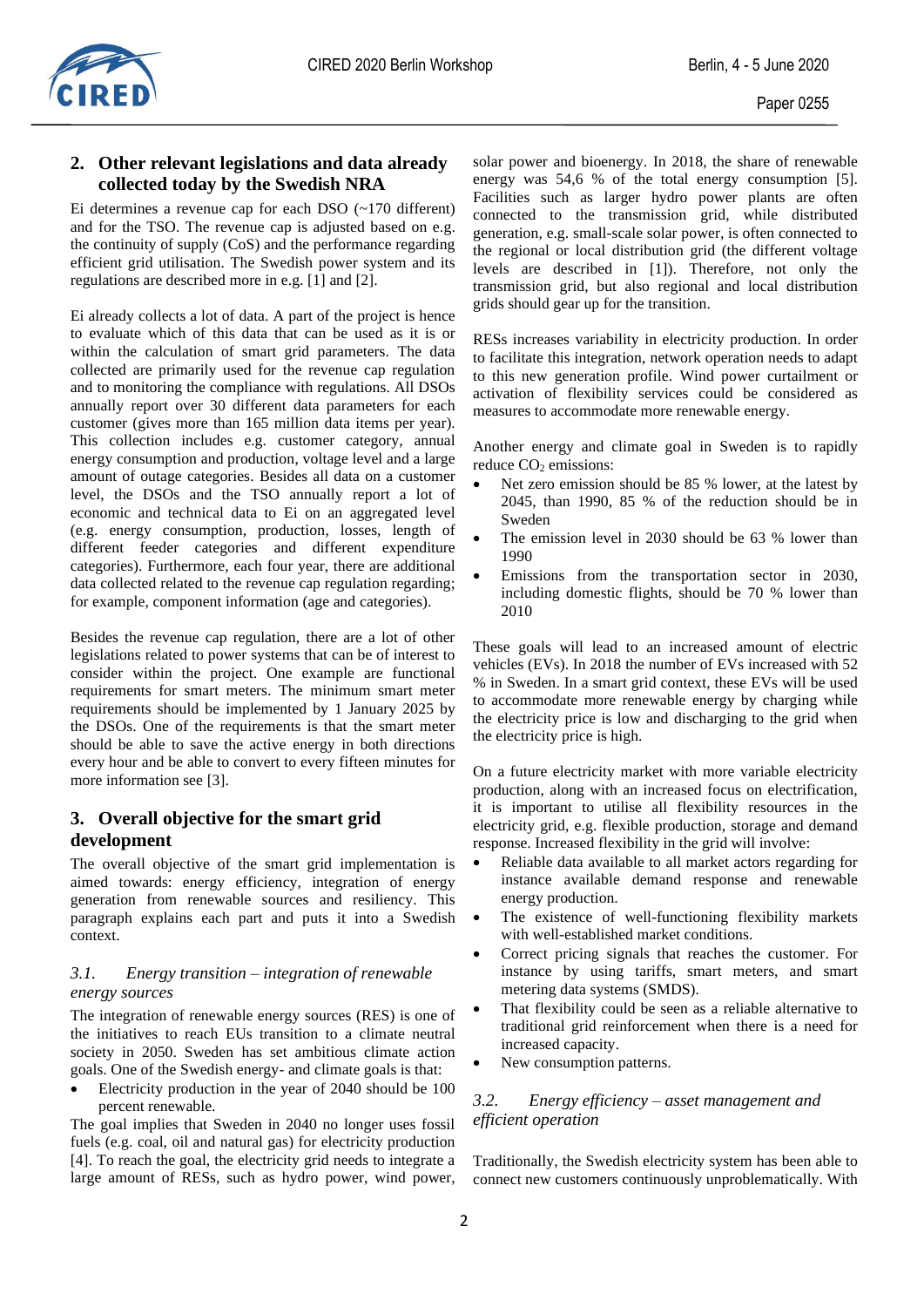

an increased electricity production and electricity consumption, this situation has changed. It's no longer considered socially economically justifiable to dimension the grid with an overcapacity, since this is not associated with optimal utilisation [\[6\].](#page-3-5) This requires an entirely new approach to asset management than the traditional grid reinforcements and construction.

With an increasing age of the grid assets and increasing amount of distributed generation, both the energy losses and the risk of interruptions increases. At the same time it is possible to free new capacity, instead of constructing new electricity facilities, for instance by investing in new technical solutions that increases grid utilisation and to make use of demand response, by e.g. operate lines with a dynamic ranking, use reactive power compensation, perform real-time control of transformers on-load tap changers and to promote demand response. This allows for operation close to its maximum capacity limit without compromising system stability. The effect of this is to delay grid reinforcements and to connect more consumers with the existing asset base. For some components, it is also possible to use diagnostic data to determine the optimal time for replacement. Such an exchange minimises the risk of failure events related to component failure. A better ability for risk prediction, allows network companies to implement measures to minimise the overall risk picture; e.g. if a grid company can predict power peaks, the company can use disconnected loads or increase the price signal in the grid tariff, thereby avoiding bottlenecks in the electricity grid. The new approach to asset management also means taking into account new technologies and opportunities, instead of traditional network reinforcement, before replacing components to achieve cost and energy efficiency.

One of the Swedish energy and climate targets for 2030 is that energy usage should be 50 % more efficient in 2030, compared with 2005 [\[4\].](#page-3-3) The concept of energy use includes both energy consumption and energy transfer. To contribute to energy efficiency, electricity grid operation needs to be more efficient, i.e. to reduce transfer losses. This can be done, for example, by increasing automation in the electricity grid. Through automation, the system can respond quickly enough with its own functionality and it is possible to reduce resources from operational personnel. By promoting demand flexibility in order to achieve a smooth flow in the grid, losses can also be reduced in energy transfer.

#### *3.3. Resilient and reliable electricity grid*

Today's society relies on the availability of electricity and the general trend of electrification means that we will be even more dependent on electricity in the future. This trend is due to more EVs, a greater need for cooling in the summer, increased amount of heat pumps that requires electricity and that society becomes more high-tech. A well-functioning electricity supply is therefore essential for the function and development of society.

An important aspect of a resilient grid is the system stability, which is the power grid's ability to withstand disturbances. These disturbances can occur, for example, in the event of loss of production or load. System stability is commonly divided in to frequency stability, voltage stability and angular stability. With more intermittent electricity production e.g. solar and wind power, there will be less inherent inertia of the system that is obtained from heat, hydro and nuclear power. This change means that the electricity grid needs to be designed according to the new conditions and there is a need for new or developed system services (services to maintain system stability).

One of the challenges with a higher proportion of intermittent electricity generation is reduced inertia in the system, which reduces the system's resistance to disturbances. The inertia is created by "heavy" rotating generators and turbines e.g. hydro and nuclear power. Less system inertia creates a need for faster frequency response which could be obtained through flexibility services. Another way of limiting disturbances due to less system inertia is the introduction of synthetic inertia.

The electrical system is dependent on continuous access to high-quality electricity delivery. In the event of a power failure, high costs are bestowed on society. Some customers are sensitive to interruptions regardless of length (e.g. expensive reboots), while others are more sensitive to long interruptions (e.g. cooled merchandise). Many costs are difficult to value, such as reduced comfort for private customers. When businesses and other sectors of society are affected by electricity outages, the societal economy is affected in various ways through direct and indirect costs.

The energy transition could affect the quality of supply. Therefore, it is important that this aspect is included in the smart grid assessment. The use of smart grid solutions has the potential to ensure that the grid is resistant to disturbances. A well-connected network with sensors, smart electricity meters and automatic control allows for higher reliability in electricity delivery. Monitoring, control and automation are prerequisites to a resilient electricity grid.

The final aspect is that of cyber security. Smart grid solutions have two sides to it in relation to cyber security. The increasing number of digitally-connected devices that interact with control systems is steadily increasing, along with the fact that each new input also increases the risk of potential attack-surfaces to the system. Energy networks include more and more digital interfaces to a variety of actors outside the boundaries of the energy system. On the other hand, smart grid technology can increase the resilience by contributing to the visibility of the grid. Also, customisable controllers can ultimately enable system technicians to detect faults earlier, restore the grid faster and operate the grid with more flexibility.